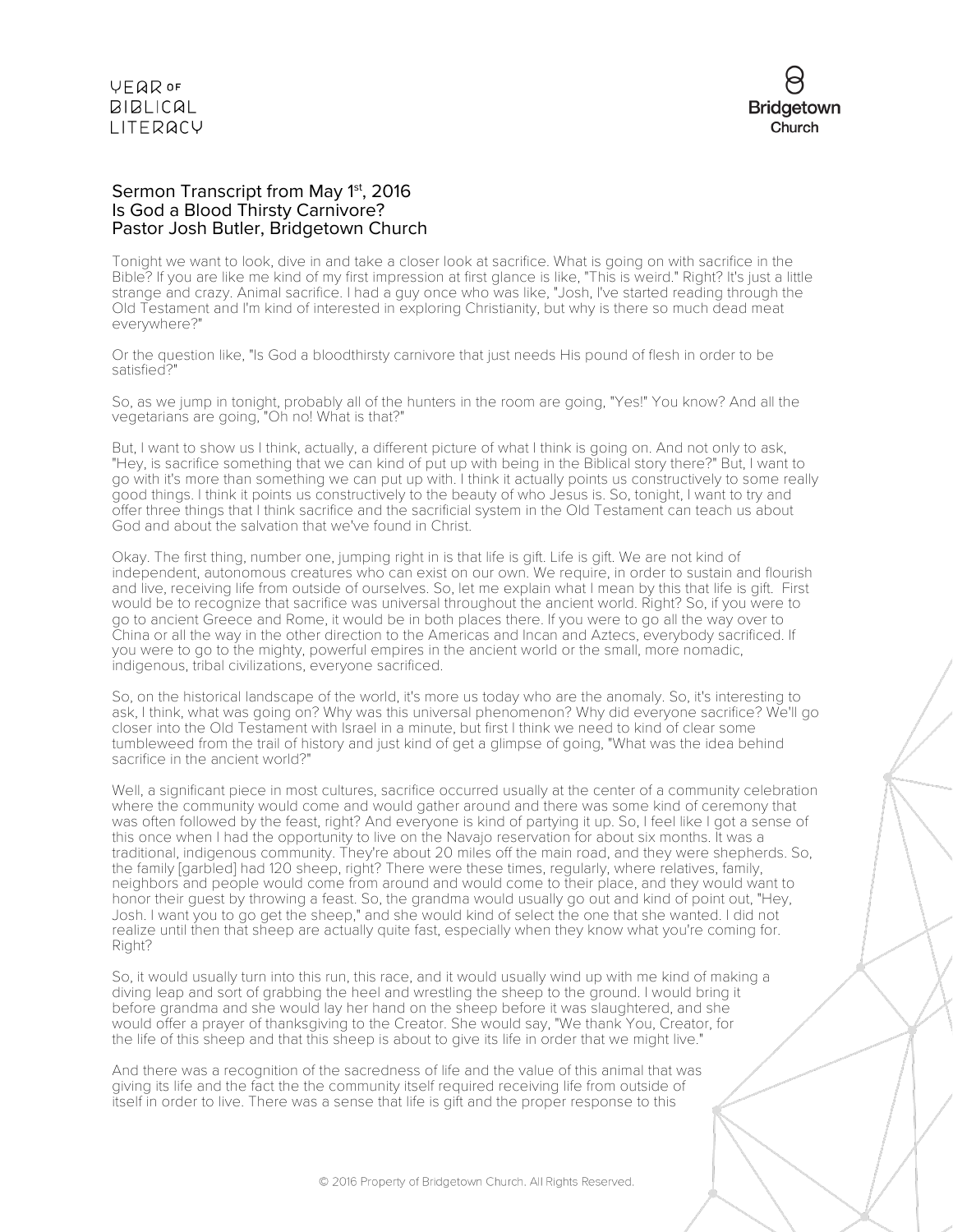# **VEQR OF BIBLICAL** LITERACY



reality is gratitude; to recognize that we need life from outside of ourselves. This reality, I would say, is as true today as it was back then. Even if we don't practice the ceremonies of sacrifice or whatever, it's as true for us as it was for the ancient world. It kind of confronts American individualism, right? Like, we do not exist as kind of isolated, independent, autonomous beings that can just kind of survive on our own. But no, we are interwoven within the fabric of God's good creation. And, in order to exist, to survive, to thrive, to flourish requires receiving life from outside of ourselves.

Even if one is a vegetarian, still, the grain of wheat needs to be beheaded from the stock, right? The fruit needs to be plucked from its life-giving branch. There's a sense that all of us require receiving life from outside of ourselves as gift in order to thrive and flourish in God's good creation. So, life is gift. And I think this confronts, too, one of the caricatures of ancient sacrifice. There was often a picture, I think, for folks today, of going, "Man, that just looks brutal. Like, that looks cruel to animals. Why would I be cruel to animals?"

But, I think if you were to take someone from an ancient culture and you were to build a time machine and transport them forward into our world today and they were to look around at our culture, I think they would go, "Actually, you guys are the cruel ones." Right? A few observations I think they might make.

A) "Hey, your lives today, in our culture, we're still dependent on life from outside of ourselves, but we're rather disconnected from the process."

Right? So, if you're like me, I tend to go to Costco or whatever. Yeah, I get my meat there. Yes. Here we go. It's shrink-wrapped, it's in Styrofoam, you know? And there's kind of this sense that it can be easy. It's cut in perfect proportions and clean and sanitary and all. It can be easy to just kind of go, "Hey, I'm a consumer. I'm going to purchase my thing," and to be disconnected from the reality that I'm receiving life from life that was given. Right? Or I go to McDonald's and drive-thru - I don't actually, sorry. But, some people do. You're in the drive-thru and you give your 99 cents and you get the Big Mac, you know? And the sense or the feeling is, "I got my 99 cents and I'm purchasing, I'm acquiring a product or a commodity. I earned it. I don't need anyone. I earned this. This is mine."

It's just sort of this commodity or product, and we can become disconnected from the reality that, even in that moment, we're receiving life from outside of ourselves; life that was given. We are interconnected with God's good creation. And I think this ancient visitor to our culture might also say, in become disconnected from the process, the reality of creation, life-given, could it be that you, as a culture, have become ungrateful? Like, a lack of gratitude for your place in the cosmos?

So, it's interesting, though. The World Research Institute notes how about 1/3rd of all food produced worldwide, worth around 1 trillion dollars, gets lost or wasted. And, I have to wonder whether part of that comes from a lack of gratitude or recognition that, man, we are receiving from the generosity of earth's abundance, of God's world, and there can be kind of a cavalier attitude, perhaps, towards it. So, we're disconnected, it could maybe lead to a lack of gratitude, and I think our ancient visitor might ask, too, "Do you treat life as sacred or more sacred in your culture?"

And I would say, you know, as we look at things like factory farming where we crowd thousands of animals into these jam-packed things where they don't have room to move and they're standing in excrement up to the legs and the only way to actually keep them alive in this unlivable conditions is to pump them full of antibiotics, you know? I think our ancient visitor would go, "Dude, you guys are the culture that's lost respect for the life of God's good creation."

There's actually a greater sense of the sacredness of God's good world in much of the ancient world. So, as we look at Israel more specifically, there was a strong awareness that life is gift and the proper response is gratitude. So, as we see in Leviticus 1-7, it outlines it. Leviticus is all about the sacrificial system and the first seven chapters outline these offerings and they're essentially offerings for saying "thank you" to God and "I'm sorry." "Thank you" and "I'm sorry."

The grain and fellowship offerings are ways of thanksgiving; giving gratefulness to God for the abundance that He's brought, and the sin, guilt and burnt offerings were ways of saying "I'm sorry. These are ways we have not lived gratefully; the ways that we have not lived generously, as if we're receiving life from You."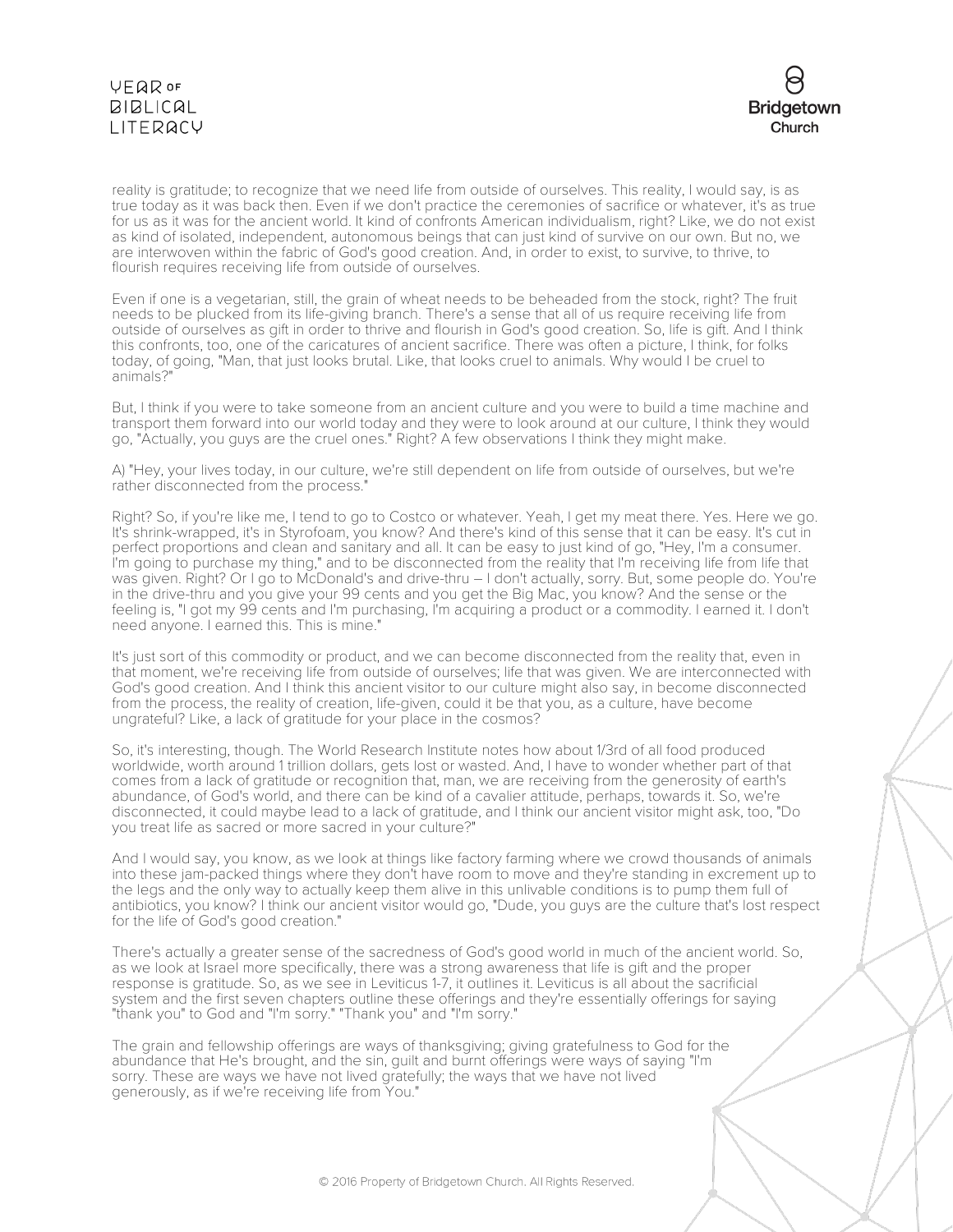

And Israel, like other cultures, they would take the first and the best and there's a sense we've received life as gift and so we take the first and the best and we bring it to God and it sustained the priestly tribe. It's not like we just killed the animals and threw them away. It sustained the priestly tribe, one of the twelve tribes, and they would use it to throw these big, massive feasts and parties for everyone to feast together on the generosity of God's abundance; to celebrate the fact that life is a gift.

Some buddies of mine made a video for our Good Friday this year, and I want to share it. It kind of hits on these themes of sacrifice. So, let's take a moment and look at life as gift.

[Video]

[End Video]

Cool. Yeah. So, life is gift. And this first them, this is one that Israel had in common with much of the ancient world. This is kind of a common ground. But, there are a lot of ways that now the second theme and third are ways that Israel was actually very unique, however, and had a different approach to sacrifice in the ancient world. And one of those themes is – what I would say is a second theme here – that sacrifice was invitation to enter God's favor. Through sacrifice, Israel was invited to enter God's favor. Not to earn God's favor, but to enter the favor that God already had there for them. And this was different from much of the ancient world. Sacrifice could reveal around, "Yes, we receive physical life, but spiritually we've got to appease the gods."

Appease God or the gods. So, there was kind of this sense, that maybe we often have, that – well, in the ancient world, a lot of the gods could be very fickle and violent and capricious, and there was the sense that if they were on your bad side, things were not going to go good. So, you wanted your crops to grow well and you wanted fertility. So, for many nations and cultures, sacrifice could be this means of trying to appease the gods to get them on your side so that they would turn and bless you and give you good things. So, sacrifice could be a way of trying to earn the gods' favor.

But, for Israel, it was the opposite. It was not a means of trying to earn God's favor, it was a way of entering the favor that God already had for you. Let me explain what I mean. If we go to Genesis 15 – and this is a significant, kind of foundational story in Scripture – in this story, God is making His covenant with Abraham, and this is where God has told him, "Hey, Abraham. I am going to bless you, I am going to make a nation from you and, through that nation, I'm going to bless the world and I'm going to give you the promised land and, through that land, I'm going to restore and heal creation and make things whole again."

And Abraham, rightly so, is going, "Alright, God. That's great. But, how can I be sure? How can I know?"

And God says, "I'm going to make a covenant with you."

So, in Genesis 15, God is making this covenant and there's a sacrifice at the center of it.

So, Genesis 15:9: "So the Lord said to him, 'Bring me a heifer, a goat and a ram, each three years old, along with a dove and a young pigeon.'

"Abram brought all these to him, cut them in two and arranged the halves opposite each other; the birds, however, he did not cut in half. Then birds of prey came down on the carcasses, but Abram drove them away.

#### "As the son was setting, Abram fell into a deep sleep, and a thick and dreadful darkness came over him."

Then God goes on to tell Abraham about, "Hey, your people are going to go into these dark times but, even when things get tough, I'm going to be with them. I'm going to be with your people. And, ultimately, there's going to be hope that I'm going to bring them back and restore them."

After this, in Genesis 15:17, it says, "When the sun had set and darkness had fallen, a smoking firepot with a blazing torch appeared and passed between the pieces. On that day the Lord made a covenant with Abram..."

So, stop there. So, in context, God is making a covenant with Abram. And, to us today,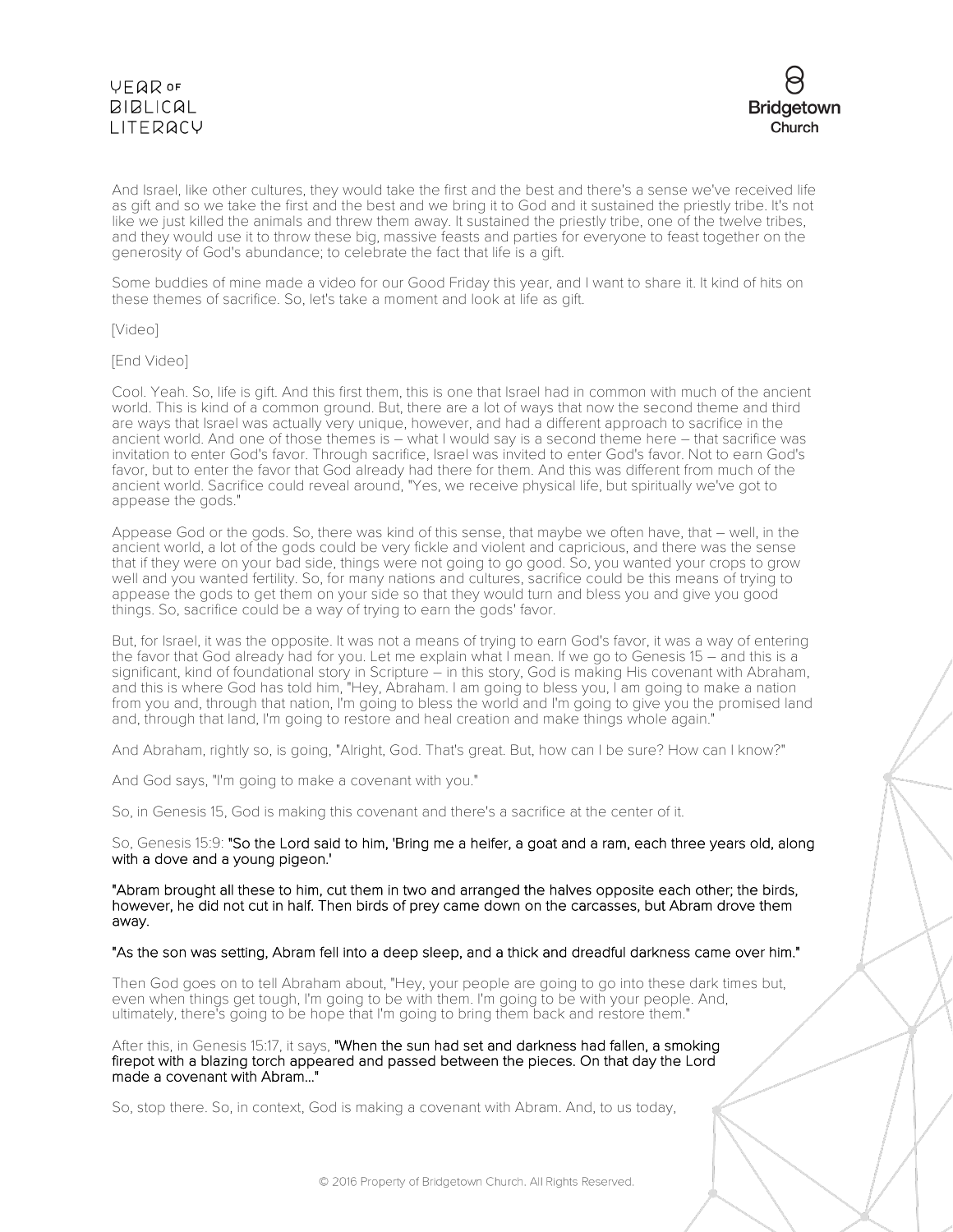# **VFQR OF BIBLICAL** LITERACY



this can seem like kind of a weird scene, right? So, God's like, "Hey, Abraham. Bring me some animals and cut them in half and sort of line the halves down and make this pathway between them."

And that looks strange to us, but it was actually a very common practice in the ancient Near East. So, this common practice was kind of like making a treaty, right? It was a covenant; it was a treaty between two kings. So, let's say for example you have great King Joe, and Joe is really mighty and powerful and you've got little King Ben with him. He's a ruler, but maybe not quite as powerful.

Great King Joe goes, "Hey, Ben. I am going to commit my army to protect your people and your land and help your crops to flourish and all these kinds of things."

And little King Ben is like, "Hey. That's great, Joe. Thank you. Hey, I'll pay you some taxes to help recoup the cost."

And they go, "Alright, let's make a deal."

So, they shake hands and kind of seal the deal. And the way they would shake hands and seal the deal was by making this covenant ceremony. So, they would slice the animals that they were going to prepare for the feast and they put the halves on each side to make a pathway, and they would grab hands and they would walk the pathway together. There's kind of this sense of going, "Hey, if I don't hold up my end of the deal, may I become like these animals. Split."

Right? So, there's this commitment and they're entering into this covenant, this commitment, together. Now, there's something similar happening here where God is sort of the great King God, right? And he's telling little King Abraham, "Hey, I'm going to do all these things and I'm going to restore the world through you."

So, He has Abraham come and prepare the animals and make the pathway. But, something interesting and unique happens next. Abraham does not walk the pathway with God. Abraham actually goes into this deep sleep, this "vision," it says, and then God walks the path alone. God walks the path alone. The significance here is that this covenant, this treaty that they're entering into, this deal that they're sealing is not dependent on Abraham's faithfulness to God, this covenant is a sign of God's faithfulness to Abraham. Whatever happens; whatever comes. And that would be crazy, right?

Like, the idea here, if you can imagine, say you were going to buy a Ferrari, right? And you're like, "Oh, I really love this Ferrari. I'm going to commit to making the payments and doing the whole deal." So, you go in the back room and you're about to sign on the dotted line and you get down to the dotted line and you find that, "Oh, I can't. It's already been signed by the president of Ferrari."

And the president comes out of the back room and he's like, "Hey, yeah. I'm inviting you. You can make the monthly payments and contribute towards it but, even if you don't, the car's still yours. It's because of my faithfulness to you, regardless of your faithfulness to me."

There's kind of that sense here with Abraham. This sacrifice, this covenant, it's not about Abraham's faithfulness to God, it's about God's faithfulness to Abraham. This is significant because this story becomes what we could call a "foundation story" for Israel's sacrificial system. So, it's occurring early on back here in Genesis 15, and the language and the imagery and stuff starts to get picked up and threaded in the Old Testament and the language it uses to talk about the temple and the priests and the sacrificial system.

So, the significance here is that when Israel is performing these sacrifices, they're commemorating this covenant that God has made with them. And as we look back at this, in Genesis 15, the sacrifice does not signify Abraham's faithfulness to God, it signifies God's faithfulness to Abraham. Abraham's not showing God how serious he is about the relationship; God is showing Abraham how serious He is about the relationship.

Abraham is not pursuing God in this scene, God is pursuing Abraham and, through him, the world. So, for Israel, this sacrificial system, it was not about appeasing God, it was about entering the favor that God already had for them as a people. There's something similar for us today. I'm not going to lead us in an animal sacrifice later or anything like that, right? But, we do come, as the body of Christ, to the bread and the wine of Christ's sacrifice for us; His body broken and His blood shed.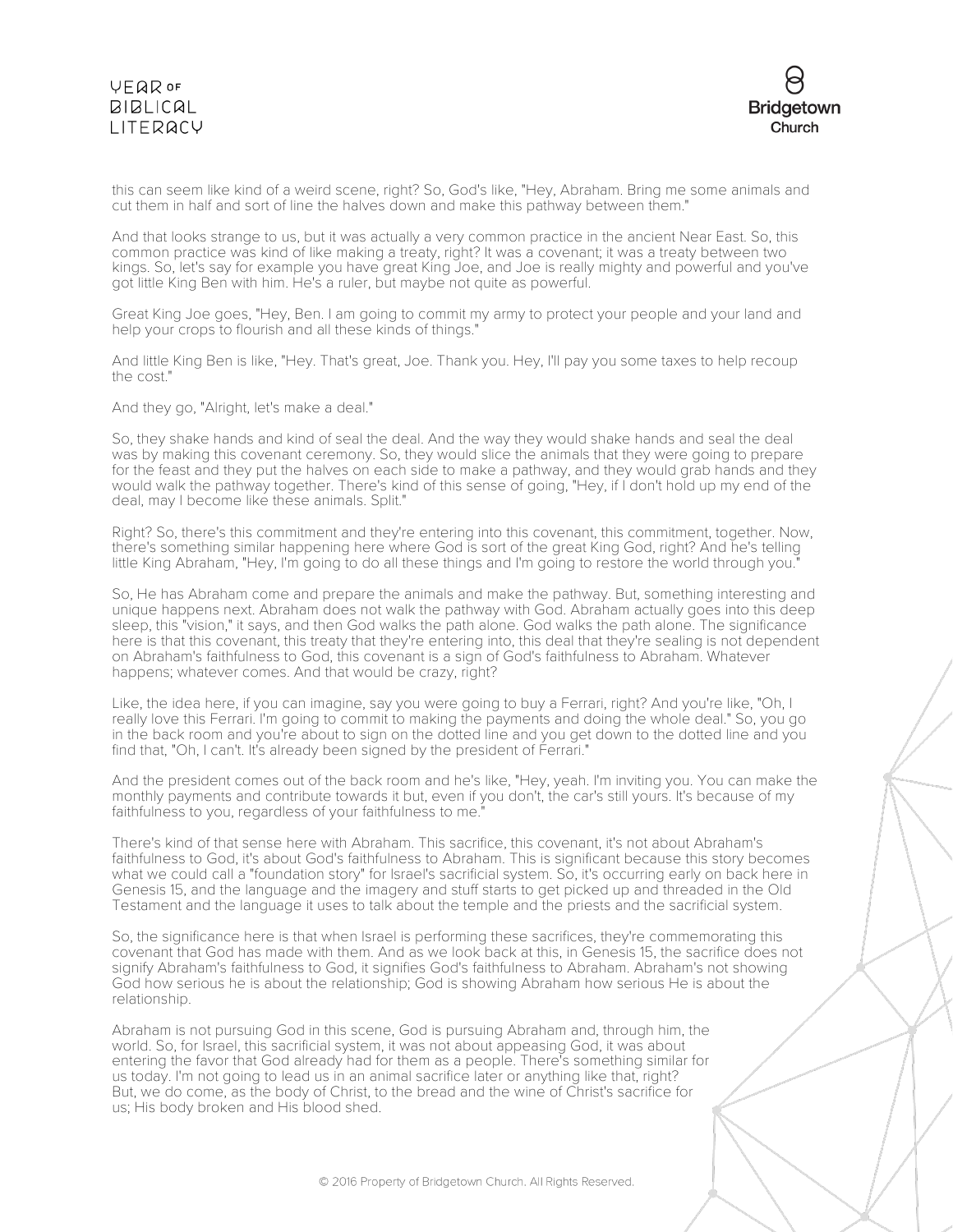



As we do that, yes, we prepare the table, kind of like Abraham preparing the animals. Right? We go and we buy the bread and we bring it and we break it and we prepare it, and we go and we pour the wine and we get it ready. But, when we do that, it's not a sign of our faithfulness to God, it's a sign of God's faithfulness to us in Christ. It's not a way that we appease God to earn His favor, it's a way that we enter the favor that God already has for us in Christ. We come to Christ and we feast on Him, on His life given, so that we might live.

Okay. Well, we've seen these two things. This reality that life is gift and this invitation to enter God's favor; the favor that He already has for us. Now, the third thing that I think we see in Scripture is that sacrifice is a way that God cleanses us. God cleanses us. This is sort of the opposite from the way I think many of us think about it. We tend to think of sacrifice as this thing that we use to clean ourselves up so that God can stand to be around us in our presence. Right? So, I think for many of us there's kind of this sense that, "Man, I messed up and God got really upset and He ran off in the universe somewhere," and He's kind of got His arms folded and He's looking back and we're kind of coming to God like, "I'm so sorry, God. I'm so sorry."

And God's like, "I don't know if I believe you."

You know? So, we're like, "I'll show You how serious I am."

So, we kill the animal and God's like, "Well, okay. I guess Josh really means it. I'll come."

We tend to think of sacrifice as this way that we clean ourselves up, we show God how serious we are about Him so He'll come back to be with us. But, in Scripture, it actually works in the opposite direction. It's not something that we use to clean ourselves up so God can stand to be with us, it's something God uses to cleanse us so that we can stand to be with God.

Let's look at Isaiah 6. This is a place that I think we see this really clearly. I understand you guys are jumping into Isaiah this next week. And Isaiah 6, this is a central, significant passage near the opening of Isaiah, and if we start in verse 1, it says:

"In the year that King Uzziah died, I [Isaiah] saw the Lord, high and exalted, seated on a throne; and the train of his robe filled the temple. Above him were seraphim, each with six wings: With two wings they covered their faces, with two they covered their feet, and with two they were flying."

So, these seraphim are kind of like these mighty, massive angels. Right?

"And they were calling out to one another:

"'Holy, holy, holy is the Lord Almighty; "the whole earth is full of his glory.'

"At the sound of their voices the doorposts and thresholds shook and the temple was filled with smoke.

"'Woe to me!' I cried. 'I am ruined! For I am a man of unclean lips, and I live among a people of unclean lips, and my eyes have seen the King, the Lord Almighty.'

"Then one of the seraphim flew to me with a live coal in his hand, which he had taken with tongs from the alter. With it he touched my mouth and said, 'See, this has touched your lips; your guilt is taken away and your sin atoned for.'

"Then I heard the voice of the Lord saying, 'Whom shall I send? And who will go for us?'

#### "And I said, 'Here am I. Send me!'

Okay. Well, a few observations from this passage. First off, Isaiah is in the most holy place; the holy of holies. And this is like the hotspot of God's presence in the temple. This was the place where God's presence most intimately dwelled on earth as in heaven. And yes, there's this reality that God is everywhere, His presence sustains all of creation, but this is like where God's intimate, powerful, indwelling presence on earth as in heaven was it. And it was this place that only the priests could go in once a year. So, Isaiah's there and, in this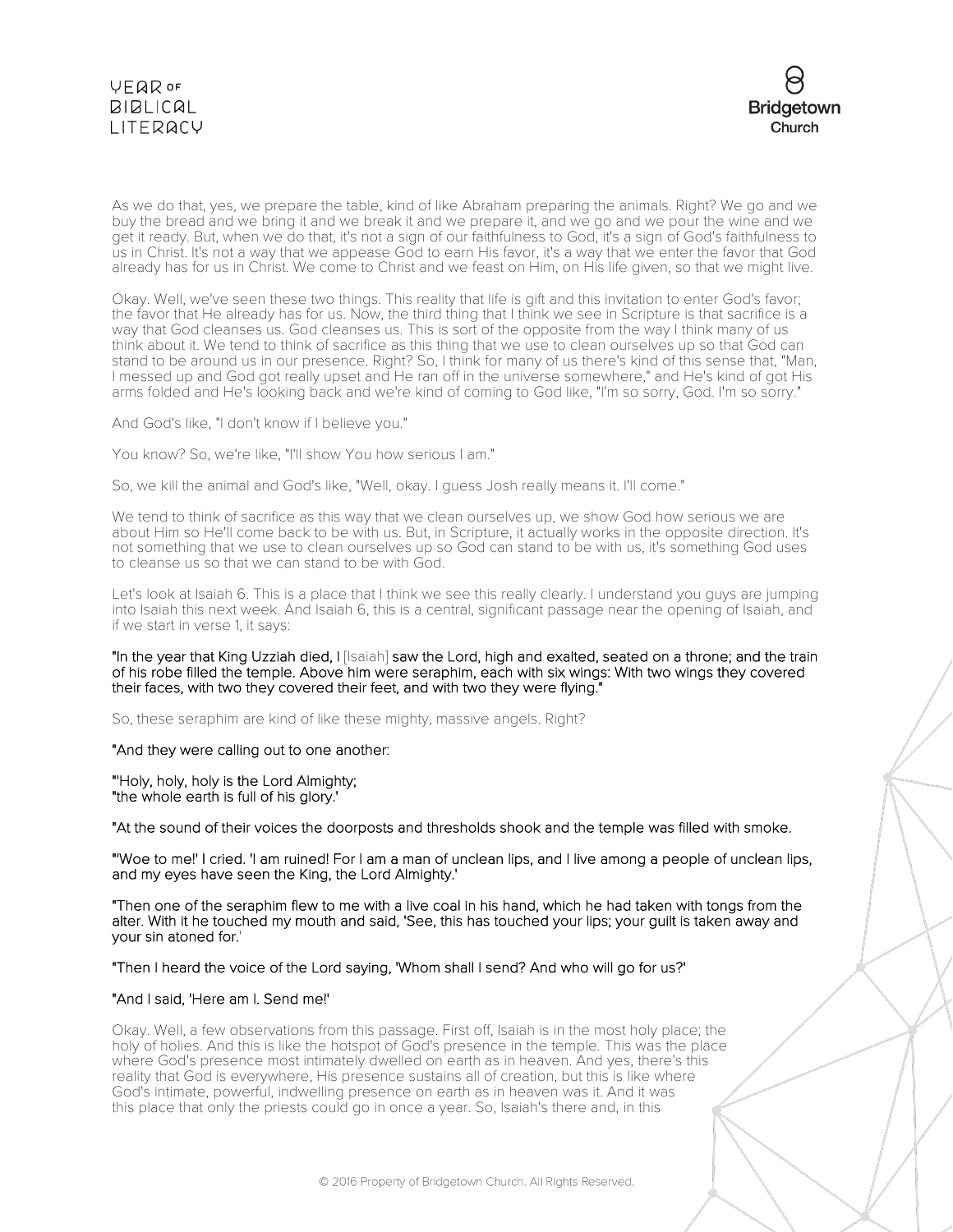# VEQROF **BIBLICAL** LITERACY



vision, there's a sense that he is standing in the immediate presence of God Almighty, and I think the picture we should have in our head is something like an astronaut standing in the presence of the sun. Right?

Like, when we think about the sun, you could say that the sun is holy. It's unique in our solar system. It's set apart. It doesn't need us to exist, but we need the sun to exist. The sun gives light and it causes an abundance for things to be able to flourish. And it's good for us that the sun is there but, if you get too close to that power and glory, you could be blown away, right?

So, there's this sense that the sun – you could say – is holy in our solar system. Similarly, God is unique and distinct. As creator, He's unique and distinct from creation. He's set apart. We need Him to exist, He doesn't necessarily need us to exist. Right? And so, God is live, light and love. Like, in His eternal essence, in His being, there's nothing we can do to stop God from being an overflow of life, light and love. And He gives life to our world and our world flourishes in His presence. Now, there's a big distinction, though.

I suggest a way that the astronaut and the sun picture falls short is that, unlike the astronaut with the sun, we were made to dwell in the immediate presence of God. We were designed and created to be in the presence of glory, to actually bask in the beauty and the magnificence and the life, light and love that God is. We were made for that. We were made to dwell in the garden with Him in Genesis and to be with Him in His intimacy and His power.

But, the problem is that sin, it's like it's torn our spacesuit. Like, we were made with these bodies that were made to dwell in God's glory like the astronaut and the sun, but sin has torn our spacesuit; it's corrupted our bodies. And now, there's a sense that we can't stand to be in the presence of God. So, the picture here is not one where we mess up and God back away going, "Oh, no. I'm afraid. I can't get tainted by your sin."

Right? God's not afraid that He'll get affected, He's concerned that we will. God's not backing away. God is there and there's nothing that we can do to stop Him from being the life, light and love that He eternally is. But, now there's this sense that, in our corrupted condition, if you get to close, you might get blown away or you can't stand the glorious goodness that is God's presence. So, God will say things like, "Don't come any closer until we can deal with your corrupted condition so that you can stand to be in the presence of glory.

So, here we see with Isaiah, he's sees this and his response as he encounters God is he says, "Woe to me, I am a man of unclean lips, and a people of unclean lips."

This language of uncleanness, it's sacrifice language; sacrificial language. So, if we go to Leviticus where the sacrificial system is being outlined and the language of uncleanness or impurity is central to what the sacrificial system is dealing with. There were to kinds of impurity or uncleanness. The first kind is what we might call "ritual impurity." This didn't mean you had necessarily done anything wrong. Often it wasn't like you necessarily did something morally or ethically bad, but it was things like you had touched a dead body or been around mold or decay or had some bodily conditions where, basically, it was like you had touched or been in contact with things associated with death.

So, my friend Gary likes to say it's kind of like when I come home from playing basketball, right? And I come home and I'm all covered in sweat and everything and I'm like, "Hey," to my wife. "I'm going to give you a big hug."

#### She's like, "Get away from me! You stinketh."

Right? It's not like I've done anything wrong or morally wrong, per se, but there's a sense that I'm not in a good condition to hug my wife. Right? So, similarly in the Old Testament, if you had been associated or touching or contaminated by these things associated with death, you needed to get cleaned up first. So, you often would take a day and then take a bath or a shower and then you'd make a sacrifice. And the sense of this sacrifice is almost like this wool sponge, right? It was like it was soaking up the death state on you. The association with death that you had, it would soak it and cleanse it. It was absorbing it like a sponge so that you could be clean and be able to stand in God's presence again.

The other kind – you've got ritual impurity, and then you have moral impurity. Right? These were things that, later in Leviticus, it talks about things like ways that we've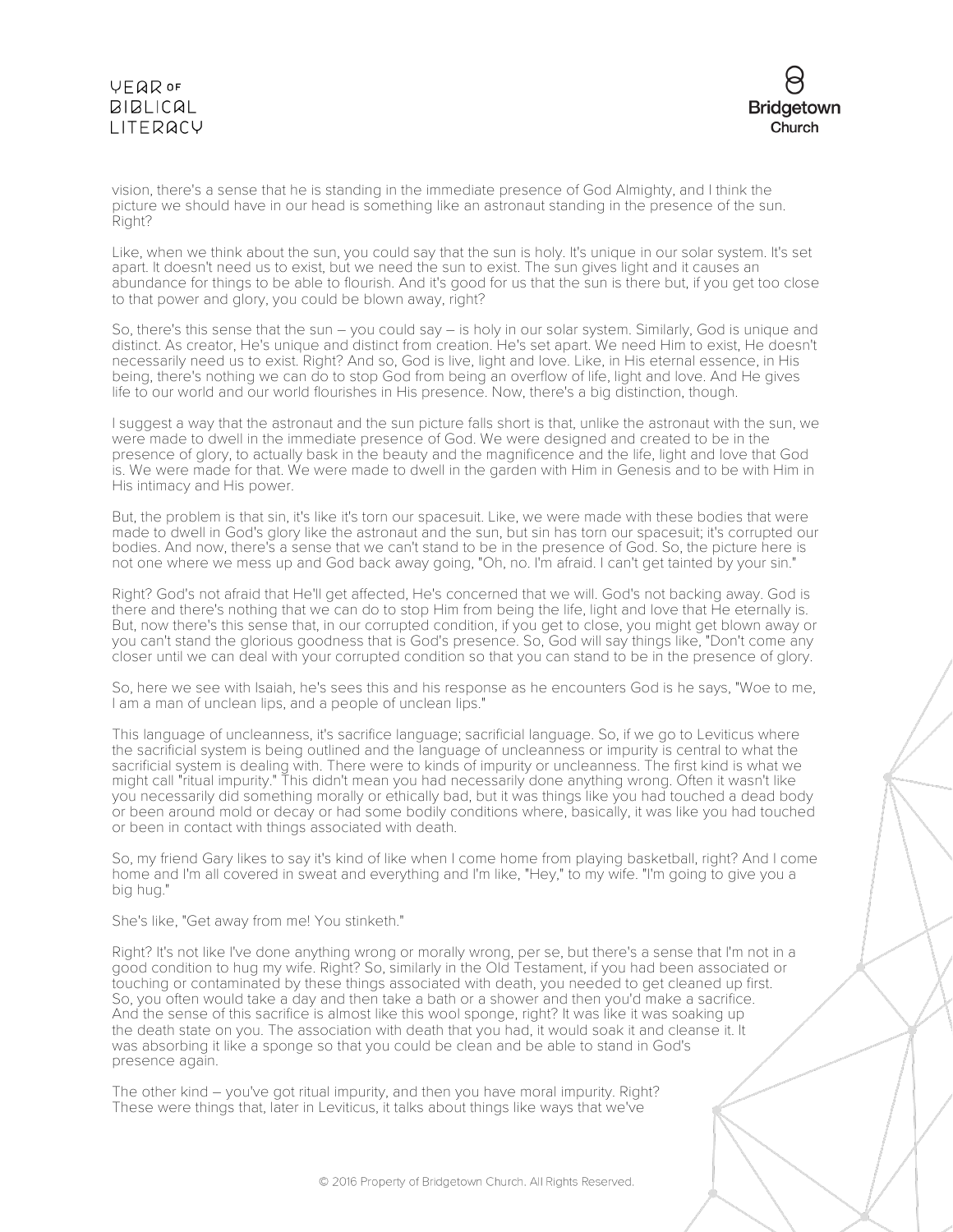# VEQROF **BIBLICAL** LITERACY



contributed to social injustice or sexual debauchery or immorality or ways that we have basically unleashed the destruction of sin into God's good world. These were things that we would do associated – again, this is the way that death has come into the world. Our rebellion against God has unleashed distraction and death into God's good world.

So, what both ritual impurity and moral impurity had in common was this association with death. Here, it could almost be kind of like things that had been done to you, ways you had taken on yourself the weight of this destruction in God's world. And here, it was things that you had done, ways that you had unleashed destruction in God's good world. There was kind of this sense than, man, we live in this corrupted, broken, fallen world and we need to be cleansed. So, God would take the sacrificial system, and it was a sense that they absorbed the destruction, kind of like these wool sponges, so that we could be cleansed and stand before God.

And so, I've heard people in the past say things like, "Man. God is kind of like radioactivity. Dude, He is really powerful and can be dangerous. So, don't get too close to His presence where He can kill you."

But, I think this gets it backwards. I think, actually, God's not like radioactivity, sin is. Right? Sin is like this radioactive presence that's unleashed destruction into God's good world, and because God is so good, we, if we're going to stand in His presence, need to be cleansed of this radioactive stuff, because it can't stand to be in the presence of this life, light and goodness that God is. So, in the sacrificial system, there's this picture where God cleanses His people. God takes up their destruction. Picture of almost like soaking up the death in the land in order that they could be healed and restored in whole.

So, we see this in the final scene from Isaiah here where the angel, the seraphim, it goes to the alter and it takes these tongs and this live coal, this burning coal, from the alter and it goes and it touches Isaiah's lips and, when it does, there's a sense that, like a fresh burst of water rushing through his soul, he's cleansed. He's clean. So, what's going on here? Well, this alter, – again, right outside the most holy place was this alter – once a year the sacrifice was made on the day of atonement. And we know that the sacrifice has just been made, because he's taking this burning coal from the alter. Right? So, the sacrifice has just been made. And the day of atonement, this was like the climax of the sacrificial system. This was the once a year, center of what's going on with the temple and sacrifice.

So, this sacrifice has just been made, the angel takes this coal that's burning still and he goes and he touches Isaiah's lips and cleanses him of his uncleanness; of his impurity; of his corrupted condition and his association with death. He makes him fit for life. The point I want to draw attention to here is that Isaiah is not using sacrifice – he's not cleaning himself up so that God can stand to be around him. It's the opposite. God is cleansing Isaiah so that Isaiah can stand to be around God.

This is similar to the way the New Testament talks about Christ and His sacrifice. That we don't use Jesus or His sacrifice to clean ourselves up so that God can stand to be around us. The opposite, right? God uses the sacrifice of Christ, His blood shed for us, to cleanse us; to atone for our sin; to cleanse us and make us whole and restore us so that we can stand to be in His presence.

But, the cross is the place where the Father, through the Son and in the Spirit, takes all of our sin and our suffering and our shame, takes our tragedy and our trauma, takes our injustice, our destruction and our death, and He takes it upon Himself in the vicarious humanity of Christ in order to absorb its destructive power, to conquer it and, in Him, to wash us clean and restore us and make us whole so that we can stand fresh, clean, made whole in the presence of God.

I like to think of sacrifice in this way as something like a baby bath, right? Where God is like this mother who takes Isaiah and uses the sacrifice, like the sponge, to wash and clean and absorb all the stuff. And God, in Christ, takes Christ's atonement and He uses it to wash us clean. It's not something we use to clean ourselves up before God but, like that baby, it's something that we surrender ourselves to God's mercy and He uses it to soak up our destruction and to cleanse us and make us fit for life; to make us whole.

Sacrifice is a way that God cleanses us from our destruction. Alright, well, in closing, I want to kind of summarize here by look at how Jesus, I believe, is the fulfillment of sacrifice and all these things that we've looked at. So, it's interesting. If you were to ask, kind of open, going, "Sacrifice was universal in the ancient world. Everyone did it." Why don't'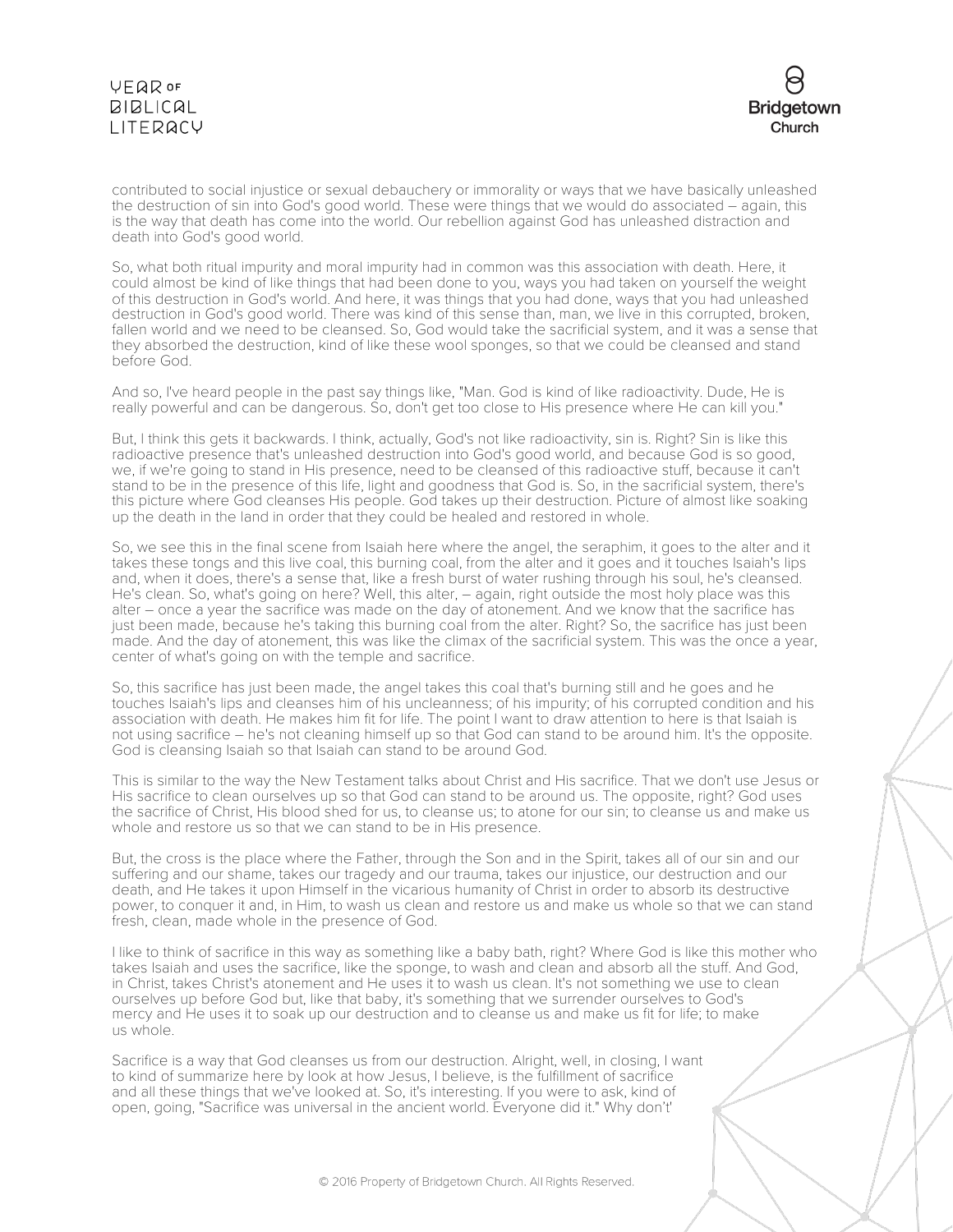# VEQROF  $BIBLICAL$ LITERACY



we do it today? The reason that we don't do it today – it might surprise you to know – is actually because of Jesus. The Roman empire was actually the first civilization in human history – in the fourth century – to abolish the public alters and abolish sacrifice.

Rome was the first civilization, and the reason was that in the early centuries as the church spread and went for and, eventually, had this impact in Rome, Constantine was the first emperor to end gladiatorial combat and put an end to the public sacrifices and all. And Constantine, you know, he was kind of a controversial figure. There's some good stuff associated with him and some bad stuff. But, at the end of the day, for our purposes tonight, he was the one who initiated bringing an end to sacrifice in the empire.

So, it's interesting. A scholar, Peter Leithart, puts it this way:

"Constantine's reign marked the beginning of the end of sacrifice. A de-sacrificed civilization has become so commonplace that we think it is the natural order of things. Historically speaking though, we are the aberrations."

So, you can imagine if tomorrow the president was to go out on the White House lawn and have an animal sacrifice or something, right? Twitter would be a rage. Like, "Oh my gosh. What is he doing?" Reporters and commentaries would be going crazy. But, we're the anomaly. This was kind of the norm historically. Right?

Leithart goes on to say, "For millennia, every empire, every city, every nation and tribe was organized around sacrifice. Every polity has been a sacrificial polity. We are not, and we have Constantine to thank for that."

I would want to actually take it a step further and say that we have Jesus to thank for that. Right? That Jesus has fulfilled sacrifice. Jesus is the fulfillment of sacrifice and what it represented and meant. So, next time someone asks you the early churches logic on this, their logic was not that sacrifice was bad, but that it was no longer needed. They didn't look back and go, "Oh, man. What a mistake and massive blunder all those lambs were for all those years."

They didn't say that. They said, "No. Behold the Lamb of God who takes away the sin of the world."

So, the next time someone asks you, "Why do we not sacrifice today," you can tell them, "Well, it's not actually that we're more aligned or more rational or think better of the world. The reason we don't sacrifice today is because of Jesus."

Jesus is the reason we don't. And Jesus fulfills all these three themes that we've seen tonight. First, Jesus fulfills this theme that life is gift. That in the most profound way, all of the meals and the things that we looked at earlier, it points to Christ, whose sacrifice is at the center of the universe. The one who has given His life that we might live. The reality that we need and require receiving life from outside of ourselves, physically, like the resurrection. We need Christ's resurrection power to raise us from death, to heal us and make us whole. So, Jesus' life is gift. He gives His life that we might live.

Jesus is the means in which we enter God's favor. Right? We don't use Jesus to try and earn God's favor. In Christ, we enter the favor that God already has for us through the life of His Son and in the power of His Spirit. So, in Jesus, we enter God's favor. And Jesus cleanses us from sin. Jesus is the one whose life was given to soak up and absorb the destruction and death in our world and to make us whole and wash us and cleanse us whole before God.

So, the two questions that want to leave you with tonight, as we come to this time we're going to come to this time where we come before the Holy Spirit and just try and respond to the Spirit by just laying our lives vulnerably before God as we come to the table of communion of the body broken and the blood shed of Christ on our behalf. As we come to this, I want us to reflect on, first off, are we living a grateful life?

Are we living a grateful life? Do we think of ourselves as this American lie of being these isolated, autonomous individuals who just kind of exist on our own or do we see ourselves as those who have received life from God outside of our self? Do we see ourselves as interconnected and dependent on our creation, on our community and, ultimately, on our Creator from who our life has come?